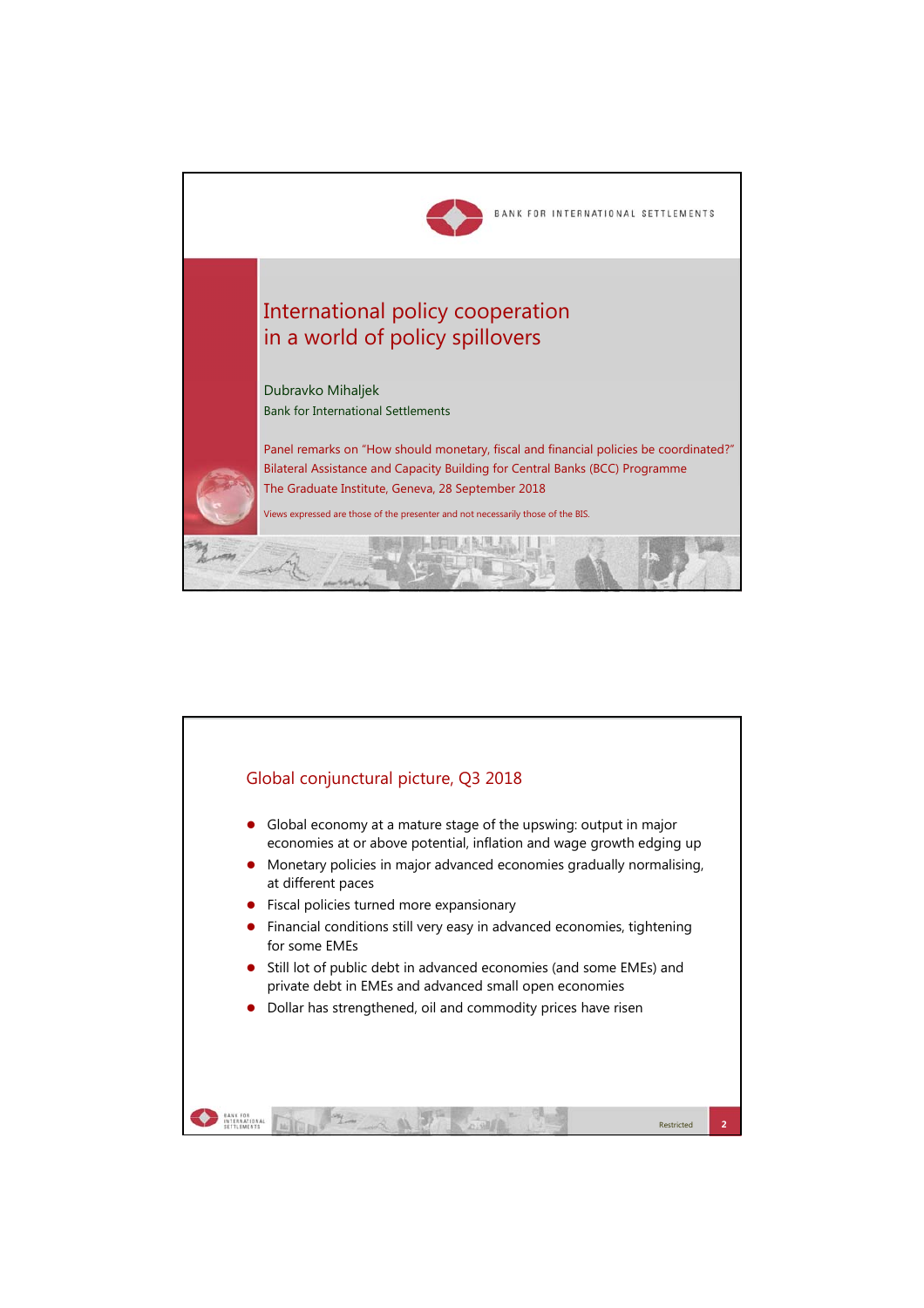## Signs of a softening expansion?



 $^1$  Purchasing managers' indices. A value of 50 indicates that the number of firms reporting business expansion and contraction is equal; a<br>value above 50 indicates expansion. Weighted averages based on GDP and PPP excha based on the GDP and PPP exchange rates of Germany, Japan and the United States. Sources: Datastream; IHS Markit; national data; BIS calculations.



| Long-term view of<br>government bond yields <sup>1</sup> |                                                                             | Term spread <sup>4</sup>     | US financial conditions <sup>5</sup> | Corporate spreads <sup>6</sup>          |
|----------------------------------------------------------|-----------------------------------------------------------------------------|------------------------------|--------------------------------------|-----------------------------------------|
|                                                          | Per cent                                                                    | Percentage points            | Index                                | Basis points                            |
|                                                          | 12                                                                          | 1.25                         | 2.25                                 | 1,000                                   |
|                                                          | 9                                                                           | 1.00                         | 1.50                                 | 800                                     |
|                                                          | 6                                                                           | 0.75                         | 0.75                                 | 600                                     |
|                                                          |                                                                             | 0.50                         | 0.00                                 | 400                                     |
|                                                          | $\Omega$                                                                    | 0.25                         | $-0.75$                              | 200                                     |
|                                                          | $-3$                                                                        | 0.00                         | $-1.50$<br>ilin ilm                  | 0                                       |
| ă<br>සී<br>$\approx$<br>S<br>뚠<br>E                      |                                                                             | 16<br>18<br>17               | 03<br>18<br>08<br>13                 | 10<br>12<br>18<br>14<br>16              |
|                                                          | $EME$ local <sup>2</sup><br>EME USD <sup>3</sup>                            | - United States<br>- Germany |                                      | High-yield: Investment grade:<br>$-$ US |
| Average<br>▲ Latest                                      | Maximum<br>75th percentile<br>50th percentile<br>25th percentile<br>Minimum | Japan                        |                                      | $-$ Europe $-$                          |

The dashed horizontal lines in the right-hand panel indicate averages over the period 1 June 2005–30 June 2007<br><sup>1</sup> Based on long-term historical values of 10-year government bond yields in local currency; for AEs, data sin Sources: Bloomberg; Datastream; ICE BofAML Indices; JPMorgan Chase; BIS calculations.

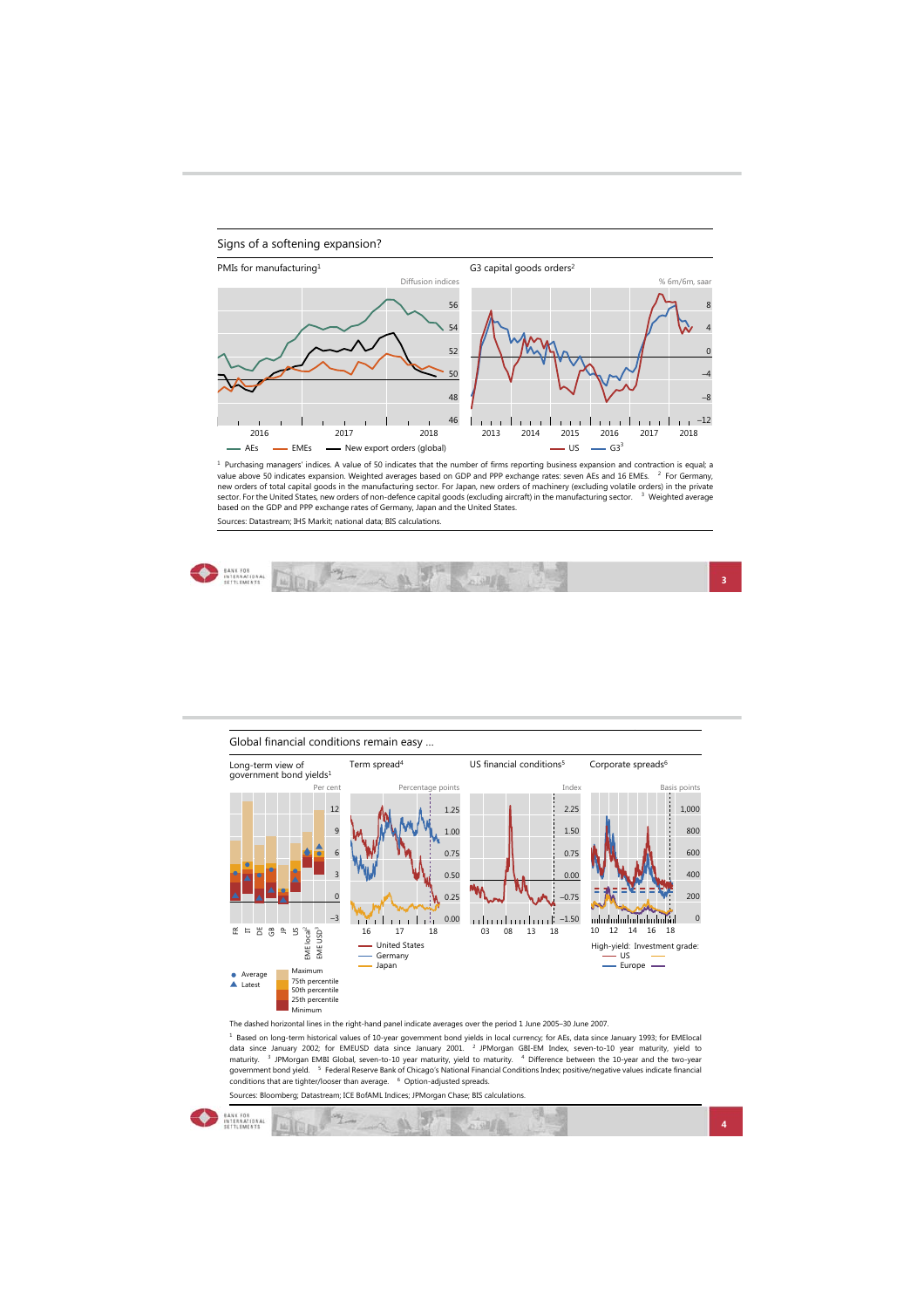



<sup>1</sup> Federal Reserve Board trade-weighted nominal broad dollar index; higher values indicate a stronger US dollar: <sup>2</sup> A decrease indicates a<br>depreciation of the local currency. <sup>3</sup> Bloomberg-JPMorgan currency indices. <sup>4</sup> otherwise.

Sources: Board of Governors of the Federal Reserve System; Bloomberg; Datastream; JPMorgan Chase; MSCI; national data; BIS calculations.





Figures comprise only measures reflected in the April 2018 IMF *Fiscal Monitor* and the May 2018 OECD *Economic Outlook*. OECD data for AEs; Level in 2017 **EXECUTE:** Projected changes between 2017 and 2018 **EXECUTE:** Projected changes between 2017 and 2019

IMF data for EMEs. <sup>1</sup> OECD estimates are adjusted for the business cycle and for one-off transactions; IMF estimates are adjusted for the business cycle<br>only. <sup>2</sup> Structural federal primary balance; estimated by the IMF after the standby ar

Sources: IMF, press release no 18/245, *Fiscal Monitor*, April 2018; OECD, *Economic Outlook*, May 2018; BIS calculations.



ANTENATIONAL AND THE COMPANY OF THE COMPANY OF THE COMPANY OF THE COMPANY OF THE COMPANY OF THE COMPANY OF THE COMPANY OF THE COMPANY OF THE COMPANY OF THE COMPANY OF THE COMPANY OF THE COMPANY OF THE COMPANY OF THE COMPAN **California**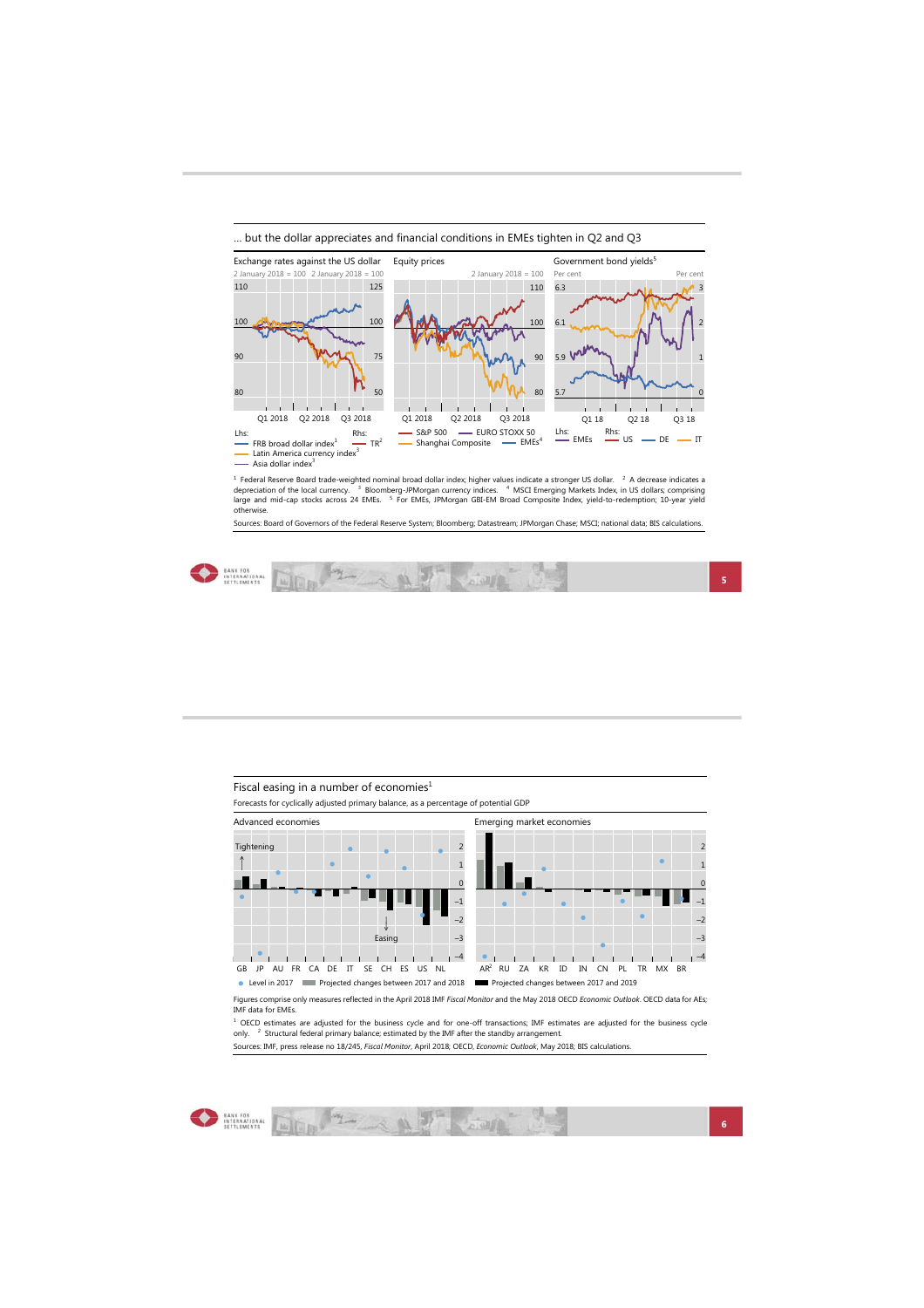



<sup>1</sup> General (if not available, central) government core debt at nominal (if not available, market) value. Backdated using data for core debt at<br>supplemented with data for the euro area including West Germany. <sup>2</sup> Emerging

Sources: European Commission, AMECO database; IMF, *World Economic Outlook*; World Bank; Datastream; Global Financial Data; Oxford<br>Economics; national data; BIS total credit statistics; BIS calculations.

|--|--|--|

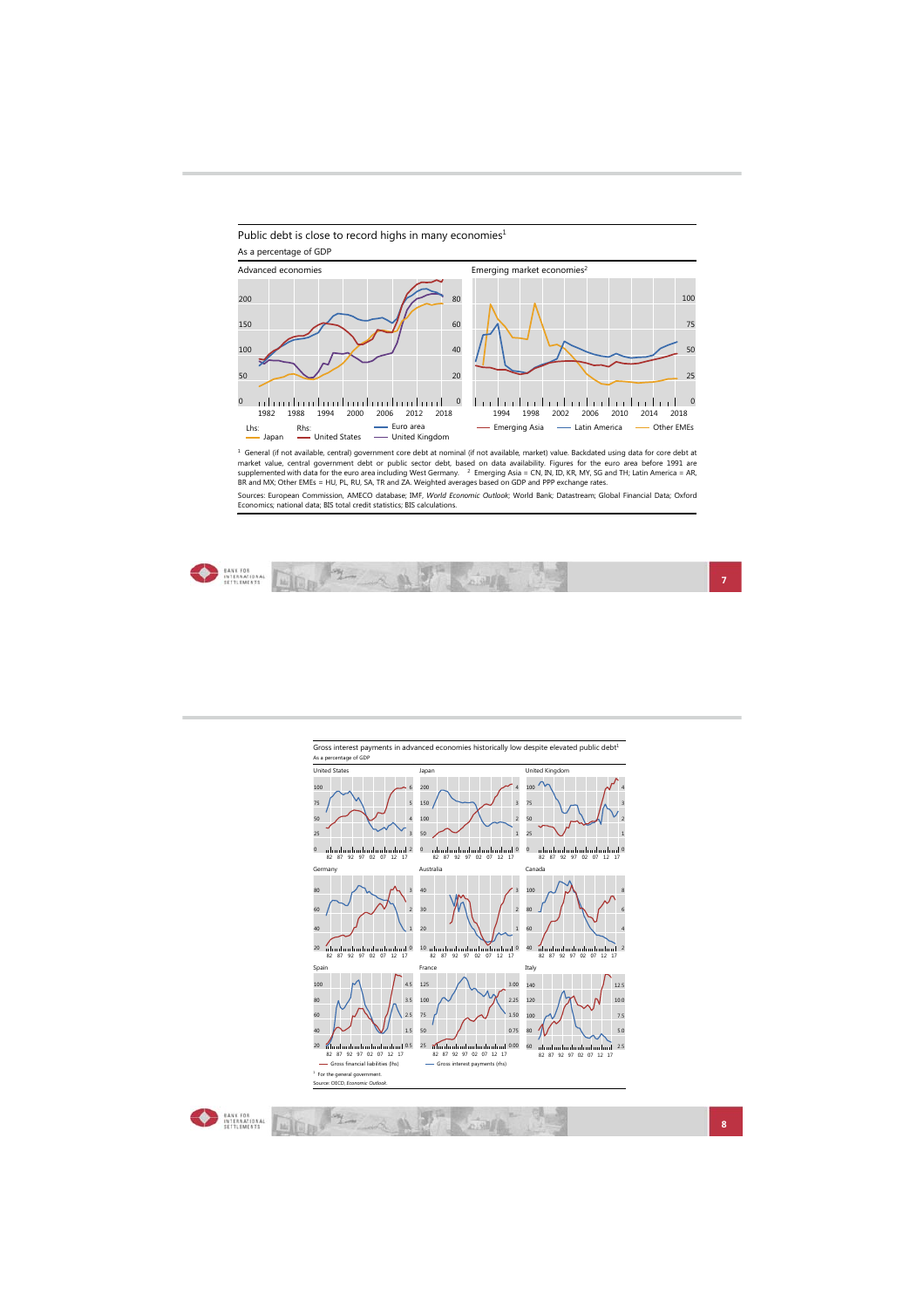

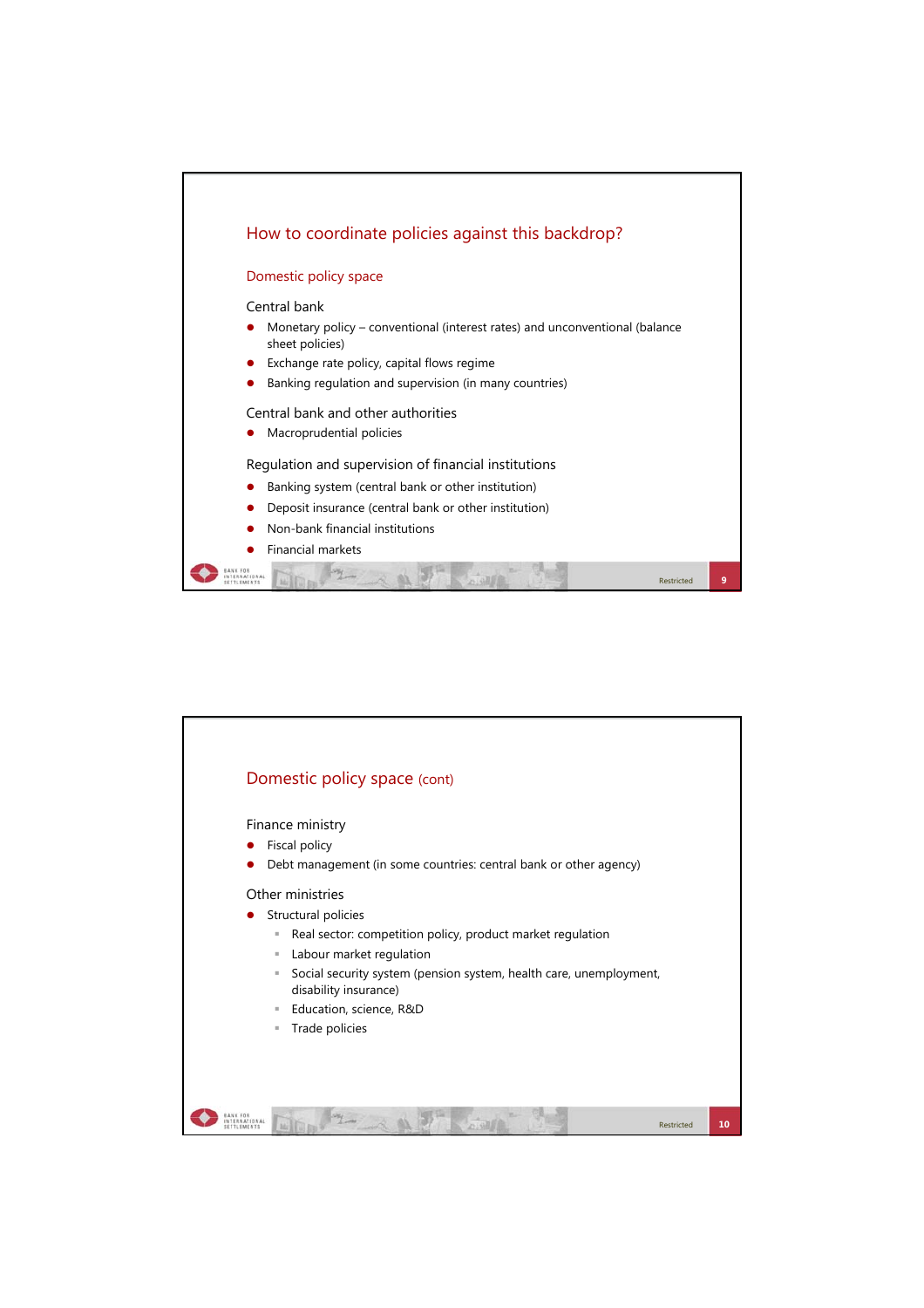

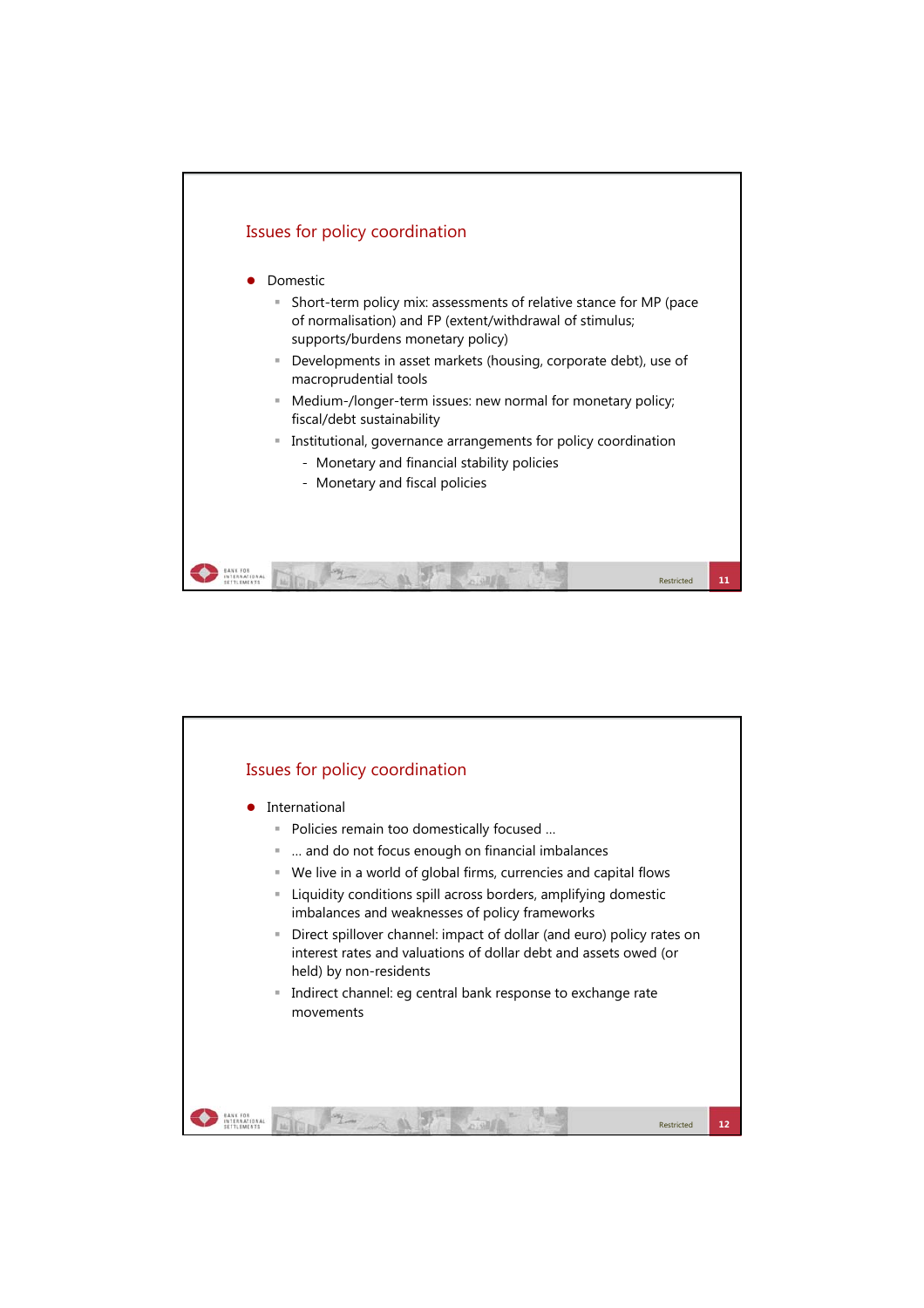

## Risk-taking channel of the dollar for EME corporate bonds

Weaker dollar  $\rightarrow$  non-financial corporations from EMEs issue more dollar securities, and vice versa

US dollar and international dollar bonds issued by EME non-financial corporations Annual growth in per cent



International dollar bonds issued by EME non-financial corporations<sup>1</sup> - FRB broad dollar index

<sup>1</sup> International debt securities issued by EME non-financial corporations in US dollars; based on residency of the issuer. <sup>2</sup> Federal Reserve<br>Board trade-weighted nominal broad dollar index; quarterly average. Higher val Sources: Board of Governors of the Federal Reserve System; Datastream; BIS global liquidity indicators.



**O** MARCH DE MARCH  $\sim$  at  $\beta$